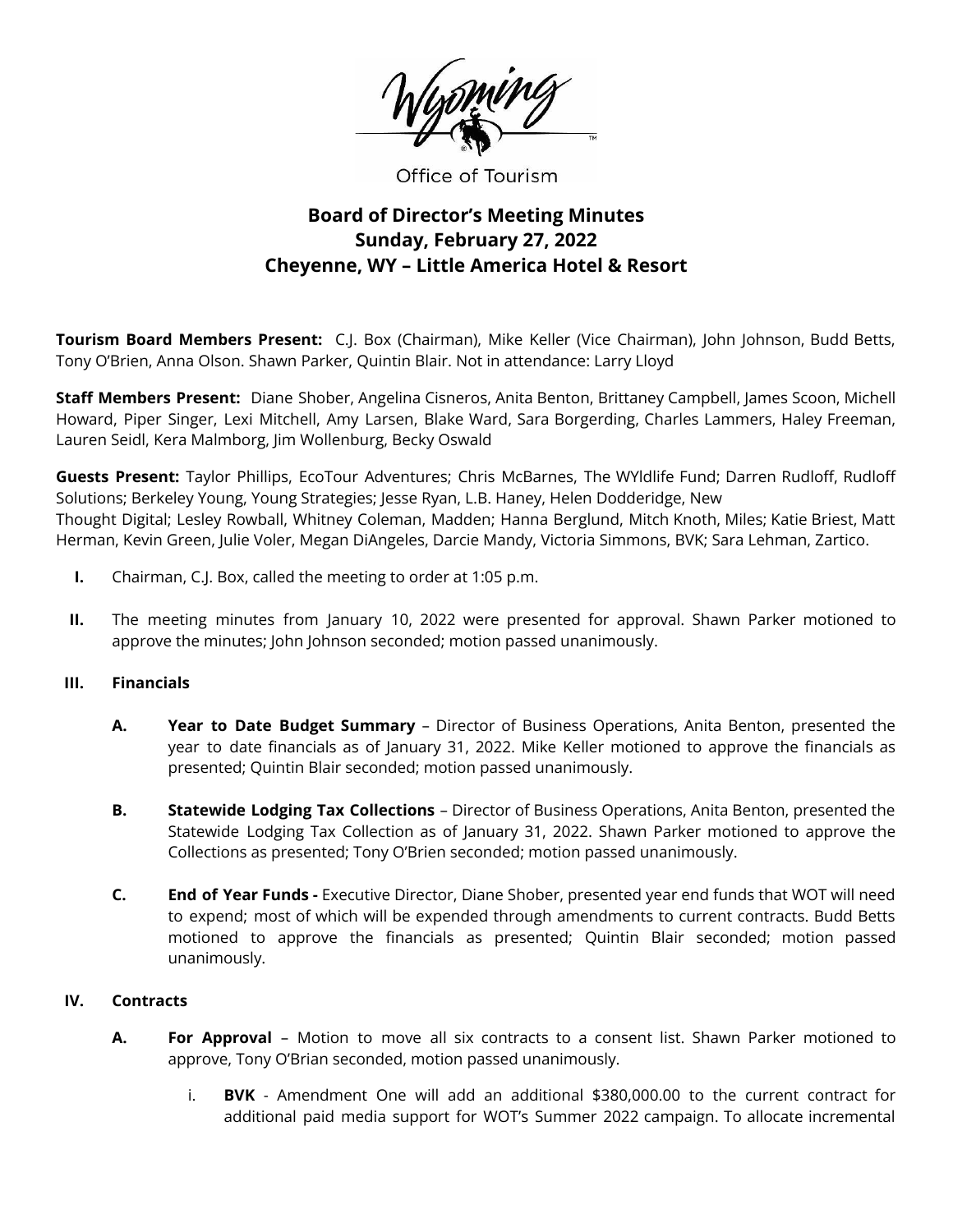funds early in the summer seasonality (Mar/April-June) to have the greatest effect on travel planning cycles. The contract will not exceed \$8,035,082.00 (includes the additional \$380,000.00). The term of the contract is through June 30, 2022. This is a budgeted item in Brand Studios, Brand Integration.

- ii. **New Thought Digital** Amendment One will extend the contract date to June 30, 2023, and the contractor will continue to assist Tourism with in-state marketing assistance, content development and industry partner support that ladders up to a national adverting agency implemented by Tourism's agencies of record. Contract will not exceed \$750,000.00 and is fully executed through June 30, 2023. This is a budgeted item in Brand Studios, Brand Integration.
- iii. **Percepture Incorporated** The purpose of the contract is to develop, implement, and manage Tourism's PR program; which includes regional and national media strategy for consumer outlets and publications; and trade media coverage, engagements, reach and value of print, digital, social, and broadcast formats. Contract will not exceed \$360,000.00; this is a \$95,000.00 increase over the current vendor which is only a twelve (12) month contract. The contract is for sixteen (16) months, through June 16,2023. This is a budgeted item in Brand Studios, Public Relations.
- iv. **Real America Marketing** The purpose of this contract is to increase State of Wyoming revenues through promotion and development of group travel, prepackaged tours, convention and incentive tours and promotion and publicity in Germany, Switzerland, Austria, England, Wales, Scotland, Northern Ireland, Republic of Ireland, the French market, Belgium, the Netherlands, Luxembourg, the Italian market, Denmark, Sweden, Norway, Iceland, Finland, Australia, and New Zealand. Contract will not exceed \$335,000.00 (same amount as last year), and is fully executed from July 1, 2022 through June 20, 2023. This is a budgeted item in Global Partnerships.
- v. **Miles Partnership** Amendment One will add an additional \$150,000.00 to current contract. The additional money will be used to support WOT and industry partners by improving the quality of tourism content within major travel discovery and planning platforms, including Google, Yelp, Facebook, Wikipedia, and TripAdvisor. Contract will not exceed \$282,000.00 (includes the additional \$150,00.00) and is fully executed through February 28, 2023. This is a budgeted item in Brand Studios, Public Relations.
- vi. **Madden** Amendment One will add an additional \$9,600.00 to the current contract. Continued website improvements, including personalization, improvement listing & event filters, wonder map use throughout TravelWyoming.com. Contract will not exceed \$714,250.00 (this is a three (3) year contract and includes the additional \$9,600.00) and is fully executed through June 30, 2022. This is a budgeted item in Brand Studios, Brand Integration.

Shawn Parker motioned to approve the consent list; John Johnson seconded; motion passed unanimously.

# **B. Information Only**

- i. **Campbell County Public Land Board** Support for advertising and promoting the July 17-23, 2022, and July 16-22, 2023, National High School Finals Rodeo (NHSFR) which will be held in Gillette, WY. Contract will not exceed \$40,000.00 (same amount as last year) and is fully executed through August 31, 2023.
- **ii. National Intercollegiate Rodeo Association -** Support for advertising and promoting the June 12-18, 2022, College National Finals Rodeo (CNFR), which will be held in Casper, WY. Contract will not exceed \$20,000.00 (same amount as last year) and is fully executed through June 30, 2022.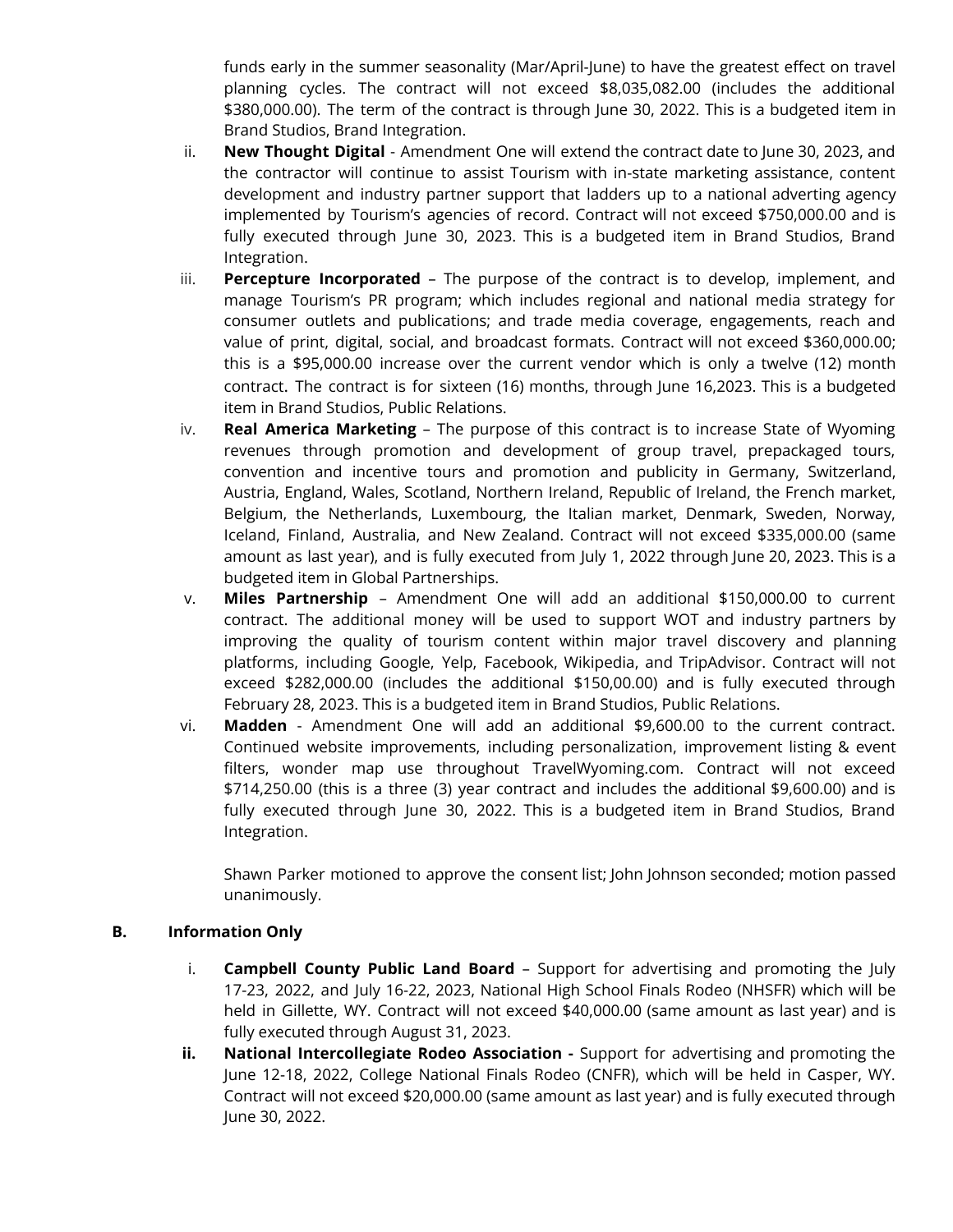## **V. Executive Director Report**

**<sup>A</sup>. BFY23-24 Budget and Legislative Update-** Executive Director, Diane Shober presented updates to the WOT budget. WOT requested \$8,826,000.00 for advertising outreach, \$5 million for Destination Development, \$340,000.00 for enhancements to WOT's website, \$426,810.00 for reviving Domestic Travel Trade, \$676,850.00 for reviving International Marketing, \$220,000.00 for Cowboy Marketing and \$62,200.00 for Administrative Support. There was a proposal for an additional \$1,250,000.00 for Interagency Support and Collaborations but it did not pass. A total of \$3,750,000.00 was requested and received as one-time funding from the Tourism Reserve and Project Account. Total spending authority will be \$41,759,164.

# **VI. Program Updates**

## **A. Global Partnerships**

- i. **WY Best** Director of Global Partnerships, James Scoon, explained the Destination Development program. The program's three tier approach will assist Wyoming industry partners in their strategic planning with ongoing education. Mr. Scoons team is working with the University of Wyoming to gather unique information about all Wyoming counties to contribute to the effectiveness of this program.
- ii. **Reviving International** Director of Global Partnerships, James Scoon, noted WOT is back to international marketing via virtual and in-person trade shows. WOT is seeing positive outlook on travel and bookings. International Round Up will take place in May in Fargo, ND. WOT has two sales missions planned in France and Scandinavia.

### **B. Brand Studio**

- i. Vendor Project Highlights Senior Director of Brand Strategy, Michell Howard
	- 1. **Percepture** Manager of Media and Public Relations, Piper Singer, announced Percepture as WOT's new Public Relations Agency of Record. They are a New York-based company with expert-level professionals. Ms. Singer introduced Katie Briest, who will be WOT's Account Manager.
	- 2. **Miles** Communications and Content Manager, Lauren Seidl, provided an overview of the 2022 Traveler's Guide that will cover the 150<sup>th</sup> Anniversary of Yellowstone National Park. Ms. Seidl introduced Hanna Berglund, WOT's new Account Manager. Ms. Berglund presented the Destination Optimization program that looks at the digital footprint of every business across the state. It offers four opportunities – facilitate economic recovery; educate / empower industry through Google and other common platforms; extend content beyond your own channels; and building consumer confidence.
	- 3. **Madden** Interactive Marketing Manager, Blake Ward, introduced Lesley Rowbal and Whitney Coleman who head the programming team at Madden Media. Ms. Ward overviewed an interactive map tool in partnerships with Wyoming Outdoor Recreation and Wyoming Game and Fish that encourages responsible outdoor recreation. The partnership with these agencies has made this interactive tool a success. Ms. Rowbal mentioned the map has been experiencing successful engagement with visitors.
	- 4. **New Thought Digital** Creative Assets Manager, Charles Lammers, introduced program managers Jesse Ryan and L.B. Haney. Mr. Ryan provided an overview of the organization wildlife videos and photography production across the state into a